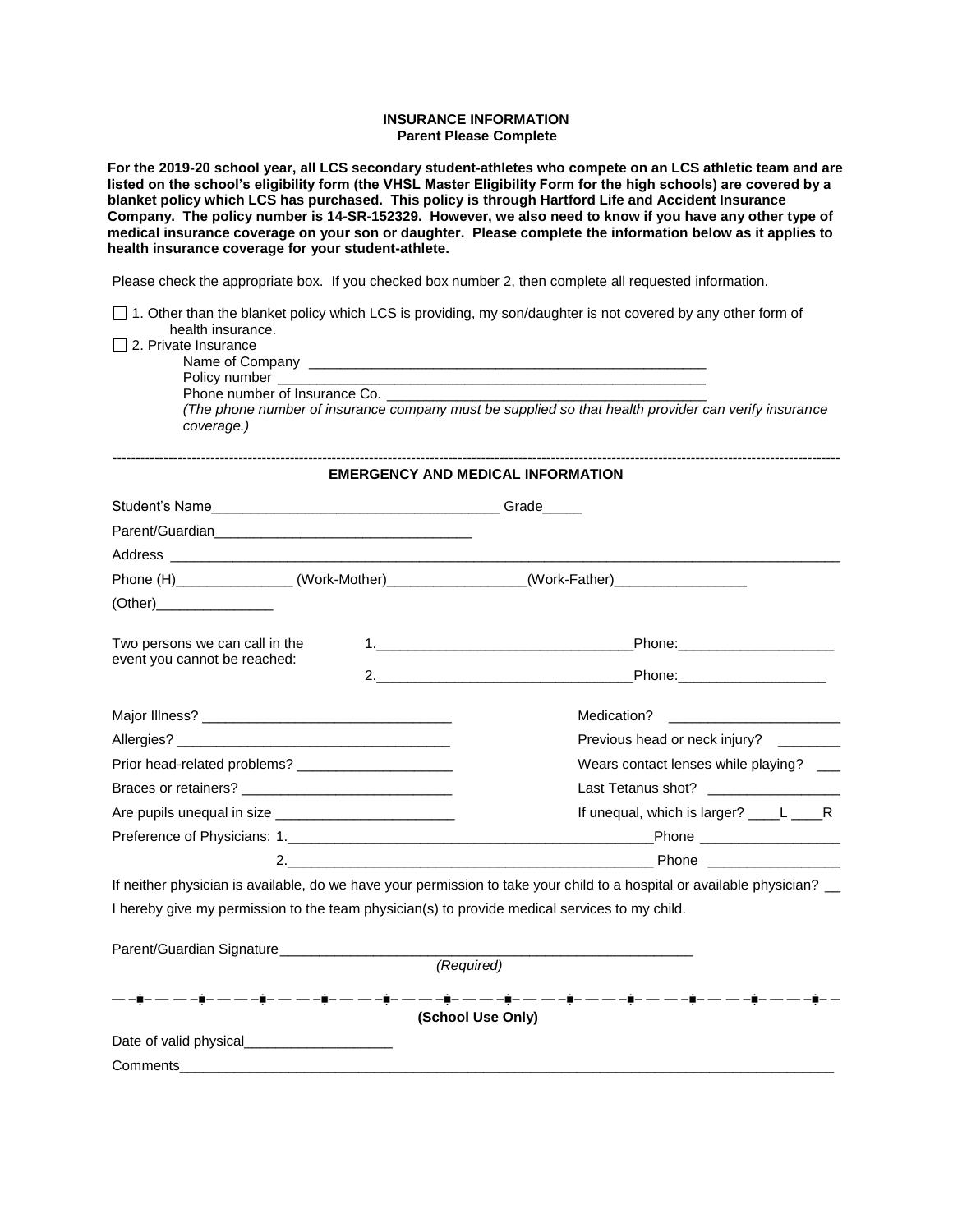## **MIDDLE SCHOOL ELIGIBILITY REQUIREMENTS AND CODE OF CONDUCT FOR ATHLETES OF LYNCHBURG CITY SCHOOLS**

The athletic programs at our three middle schools are designed to help in the development of well-rounded citizens who can take their places in a community and democratic society. The programs are intended to develop athletic talent, the value of teamwork, leadership skills, a sense of accountability and responsibility, and sportsmanship attitudes.

## **ELIGIBILITY REQUIREMENTS**

- 1. **Student in Good Standing:** In order to participate on an interscholastic team, the athlete must be a full-time student in good standing at the school he/she represents. An athlete is considered a full-time student in good standing if he/she
	- a. has a record of good personal conduct as determined by the school staff;
	- b. must not have reached the age of 15 years prior to August  $1<sup>st</sup>$  of the school year;
	- c. is enrolled in grades 6-8;
	- d. is not in violation of Lynchburg City Schools attendance policy.
- 2. **Academic Eligibility:** Athletes must pass 5 subjects the preceding semester. All 6<sup>th</sup> grade students are automatically eligible their first semester of  $6<sup>th</sup>$  grade. Schools may include tutoring and study hall requirements for student-athletes.
- 3. **Up-to-Date Physical:** In order to be eligible to try out for or to participate in any school-sponsored interscholastic athletic program, the athlete must submit the Virginia High School League's Athletic Participation/Parental Consent/Physical Examination Form. The physical exam must be conducted after May 1 for participation in athletics for the subsequent school year and must be completed before the athlete will be allowed to participate in any manner.
- 4. **Attendance Zone:** Any questions about residency must be referred to the school's athletic director.
- 5. **Nonresidents:** Nonresident students whose parents/guardians are full-time contracted staff members of the Lynchburg City Schools may be accepted for enrollment tuition free in the Lynchburg City Schools upon authorization by the superintendent or his/her designee (Lynchburg City Schools Policy JEC-R). These students are eligible to play for the middle school in which they enroll.
- 6. **Obligations:** No student will be allowed to try out for a team until outstanding obligations/delinquent debts are met and required athletic forms are completed (code of conduct and medical examination/physical).
- 7. **Falsifying Information:** If a student or his parent(s) or guardian gives false information, written or verbal, that affects his eligibility the student shall become ineligible. This policy includes the falsifying of any information on physical examination forms.

## **CODE OF CONDUCT**

- 8. **Privilege, Not a Right:** Participation on an interscholastic team is a privilege, not a right. Therefore, this privilege can be taken away by the team's coach for improper conduct of an athlete at school or in the community. Any appeal of a decision by a coach to remove an athlete from a team may be made through the athletic director's office. In order to participate, athletes must obey all written rules and policies of the team and Lynchburg City Schools, and they must not violate any local ordinances, or state or federal laws, at school or away from school.
- 9. **Tobacco:** An athlete who is observed by a school official smoking, dipping, and/or chewing tobacco products will be ineligible to compete in interscholastic competition for one week. A second offense will result in dismissal from the team for the remainder of the athletic season.
- 10. **Theft:** On the athlete's first offense, an athlete who steals while on school grounds or at a school event will be dismissed from the team for the remainder of the athletic season and subject to further disciplinary action.
- 11. **Sale and/or Distribution of Drugs (including alcohol)**: On the first offense, an athlete who is found to be selling or distributing drugs/alcohol, on school grounds or at a school event during the athletic season, will be suspended from athletic participation of any kind until officially reinstated in school and academically eligible for athletic participation.
- 12. **Use/Possession of Drugs (including alcohol)**: An athlete who is found to be either using or in possession of drugs/alcohol on or off school grounds will be suspended from athletic competition for the rest of the school year.
- 13. **Social Media:** An athlete whose image is recorded on social media while using or possessing drugs/alcohol, engaging in gang activity, or engaging in any illegal or criminal act will be suspended from participation on any athletic team for the remainder of the school year.
- 14. **Hazing:** Hazing means to recklessly or intentionally endanger the health or safety of a student or students or to inflict bodily harm on a student or students in connection with or for the purpose of initiation, admission into or affiliation with or as a condition for continued membership on a team regardless of whether the student or students so endangered or injured participated voluntarily in the relevant activity. If an athlete engages in hazing that inflicts bodily injury, then the principal must report the incident to the Commonwealth Attorney. An athlete who initiates hazing or requires students to participate in such rituals will be subject to suspension from the team. Additionally, any athlete who knowingly and unreasonably fails to report hazing activity will be held responsible as well and will be subject to suspension from the team.